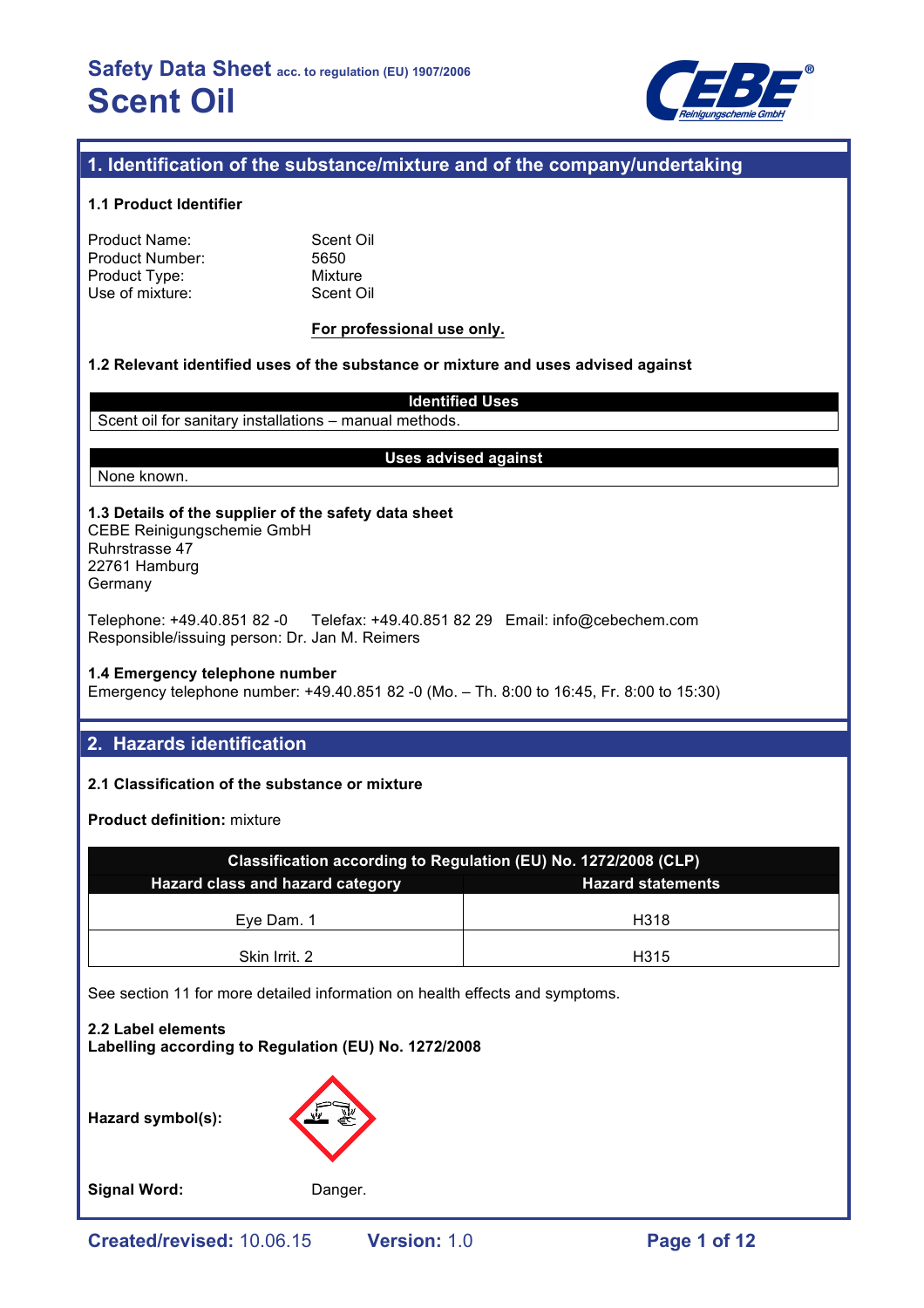

| <b>Hazard Statements:</b>            | H318<br>H315           | Causes serious eye damage.<br>Causes skin irritation.                                                                                  |
|--------------------------------------|------------------------|----------------------------------------------------------------------------------------------------------------------------------------|
| <b>Precautionary Statements:</b>     |                        |                                                                                                                                        |
| <b>Prevention:</b>                   | P <sub>280</sub>       | Wear protective gloves/protective clothing/eye<br>protection/face protection.                                                          |
|                                      | P <sub>264</sub>       | Wash hands thoroughly after handling.                                                                                                  |
| <b>Reaction:</b>                     | P305+P351+P338         | IF IN EYES: Rinse cautiously with water for several<br>minutes. Remove contact lenses, if present and<br>easy to do. Continue rinsing. |
|                                      | P310                   | Immediately call a POISON CENTER or<br>doctor/physician.                                                                               |
|                                      | P302+P352<br>P332+P313 | IF ON SKIN: Wash with plenty of soap and water.<br>If skin irritation occurs: Get medical advice/attention.                            |
|                                      | P362                   | Take off contaminated clothing and wash before<br>reuse.                                                                               |
| Storage:                             | None.                  |                                                                                                                                        |
| Disposal:                            | None.                  |                                                                                                                                        |
| Additional labelling elements: None. |                        |                                                                                                                                        |
| 2.3 Other hazards                    |                        |                                                                                                                                        |

**Other hazards that do not lead to a classification:** Not applicable.

# **3. Composition/information on ingredients**

### **3.2 Mixtures**

| <b>Hazardous</b><br><b>Components</b>                                                  | <b>Identifiers</b>                                           | $Wt.-%$    | <b>Classifcation</b><br>(EU) 1272/2008 |  |  |
|----------------------------------------------------------------------------------------|--------------------------------------------------------------|------------|----------------------------------------|--|--|
| Sodium cumene<br>sulfonate                                                             | REACH#: 01-2119489411-37<br>EG: 248-983-7<br>CAS: 28348-53-0 | $1 - 5%$   | Eye Irrit. 2, H319                     |  |  |
| Isotridecanol,<br>ethoxylated (6-9 EO)                                                 | CAS: 9043-30-5                                               | $5 - 10\%$ | Acute Tox. 4, H302<br>Eye Dam. 1, H318 |  |  |
| Can continue 40 faithea full would as a file a player months was illeted and a control |                                                              |            |                                        |  |  |

See section 16 for the full wording of the above mentioned H-statements.

At the time of creation of this data sheet no further ingredients were classified as hazardous to health or environment or were contained in concentrations that did not mandate their mention in this section.

# **4. First aid measures**

### **4.1 Description of first aid measures**

**Eye contact:** Immediately flush eyes with plenty of water, occasionally lifting the upper and lower eyelids. Check for and remove any contact lenses. Continue to rinse for at least 10 minutes. Get medical attention if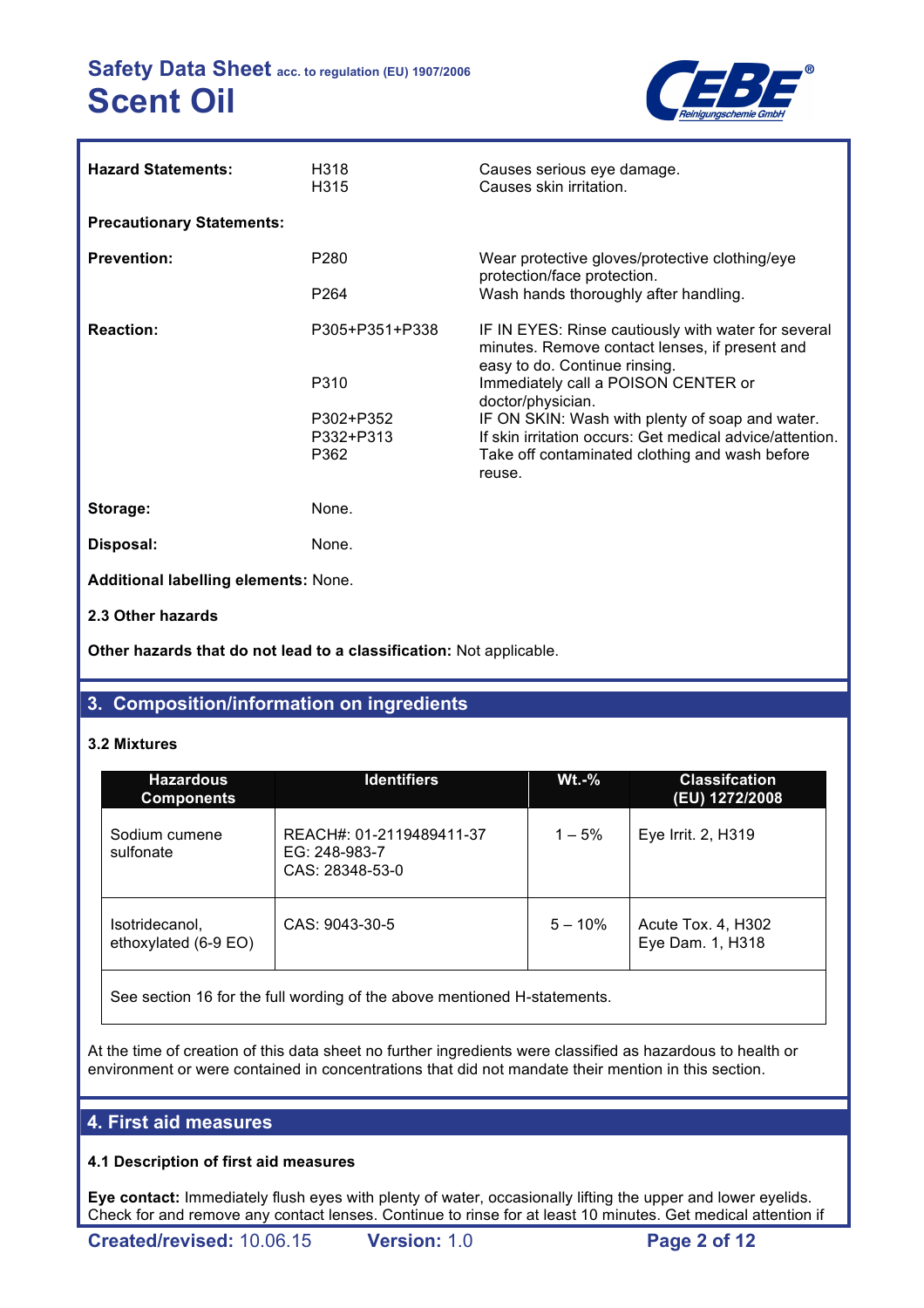

adverse health effects persist or are severe.

**Inhalation:** Get medical attention immediately. Remove victim to fresh air and keep at rest in a position comfortable for breathing. If it is suspected that fumes are still present, the rescuer must wear an appropriate mask or self-contained breathing apparatus In the absence or irregular breathing, or if respiratory arrest occurs provide artificial respiration by trained personnel or oxygen. For the first person providing aid it can be dangerous to give mouth-to-mouth resuscitation. If unconscious place in recovery position and seek immediate medical attention. Maintain an open airway. Loosen tight clothing (eg. collar, tie, belt, or waistband). In case of inhalation of combustion products, symptoms may be delayed.

**Skin contact:** Flush contaminated skin with plenty of water. Remove contaminated clothing and shoes. Continue to rinse for at least 15 minutes. Get medical attention if adverse health effects persist or are severe. Wash clothing before reuse. Thoroughly clean shoes before reuse.

**Ingestion:** Wash out mouth with water. Remove denture prosthesis if any. Remove victim to fresh air and keep at rest in a position comfortable for breathing. Do not induce vomiting unless directed to do so by medical personnel. Should vomiting occur, keep head low so that vomit does not enter the lungs. Get medical attention if adverse health effects persist or are severe. Never give anything to an unconscious person by mouth. If unconscious, place in recovery position and seek immediate medical attention. Maintain an open airway. Loosen tight clothing (eg. collar, tie, belt or waistband).

**Protection of first-aiders:** No action shall be taken involving any personal risk or without suitable training. If it is suspected that fumes are still present, the rescuer must wear an appropriate mask or self-contained breathing apparatus. For the first person providing aid it can be dangerous to give mouth-to-mouth resuscitation. Wash contaminated clothing thoroughly with water before you take them off or wear gloves.

### **4.2 Most important symptoms and effects, both acute and delayed**

### **Potential acute health effects**

**Eye contact:** Severely irritating to the eyes. Risk of serious damage to eyes. **Inhalation:** No known significant effects or critical hazards. **Skin contact: Irritating to skin. Ingestion:** No known significant effects or critical hazards.

### **Signs / symptoms of overexposure**

**Eye contact:** Possible symptoms: pain or irritation, lacrimation, redness. **Inhalation:** No specific data. **Skin contact: Possible symptoms: irritation, redness. Ingestion:** No specific data.

### **4.3 Indication of any immediate medical attention and special treatment needed**

**Indications for the physician:** Treat symptomatically. If larger amounts have been swallowed or inhaled consult specialist for poisoning.

**Special treatment:** No special treatment.

# **5. Fire fighting measures**

### **5.1 Extinguishing media**

**Suitable extinguishing media:** Use an extinguishing agent suitable for the surrounding fire.

**Unsuitable extinguishing media:** None known.

**5.2 Special hazards arising from the substance or mixture**

**Hazards from the substance or mixture**: In a fire or if heated, a pressure increase will occur and the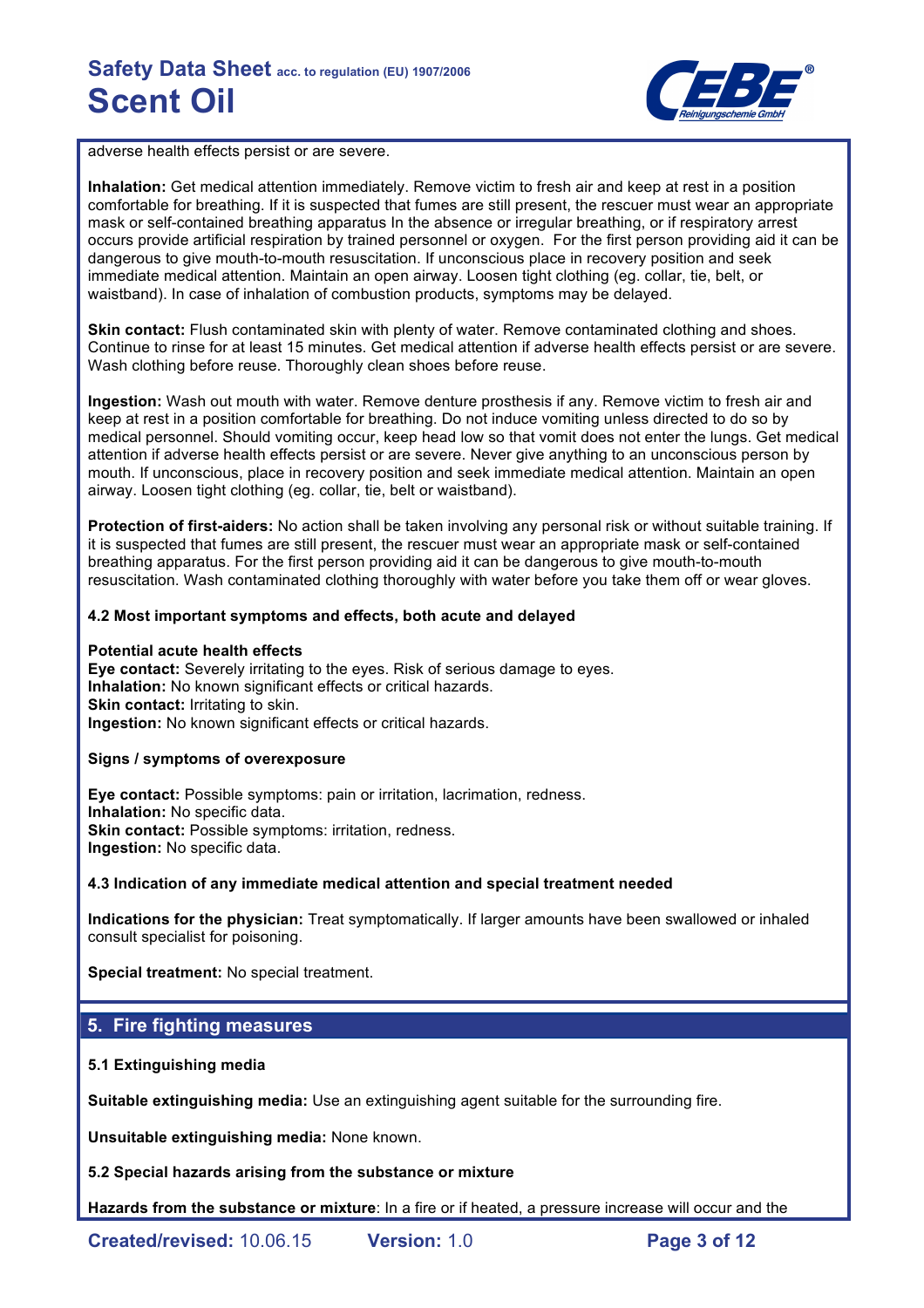

### container may burst.

**Hazardous combustion products:** Decomposition products may include the following materials: carbon dioxide, carbon monoxide, oxides.

### **5.3 Advice for firefighters**

**Special precautions for fire- fighters:** In case of fire the scene cordon immediately removing all persons from the danger area. No action shall be taken involving any personal risk or without suitable training. Move containers from fire area if safe to do so. Spray fire-exposed containers with water to cool.

**Special protective equipment for firefighters:** Fire fighters should wear proper protective equipment.

### **6. Accidental release measures**

### **6.1 Personal precautions, protective equipment and emergency procedures**

**For persons that are not emergency technicians:** No action shall be taken involving any personal risk or without suitable training. Evacuate surrounding areas. Keep unnecessary and unprotected personnel from entering. Do not touch or walk through spilled material. Avoid breathing vapor or mist. Ensure adequate ventilation. In case of insufficient ventilation wear suitable respiratory equipment. Put on appropriate personal protective equipment.

**For first aid personel in case of emergency:** If protective equipment/clothing is needed in case of accidental release, Section 8 should be consulted for appropriate and inappropriate materials. See section 8 for further information on hygiene measures.

### **6.2 Environmental precautions**

Avoid the proliferation and dispersal of spilled material and contact with soil, waterways, drains and sewers. Inform the relevant authorities if the product has caused by environmental pollution (sewers, waterways, soil or air).

### **6.3 Methods and materials for containment and cleaning up**

**Small amounts:** Dilute with plenty of water. Absorb with an inert material and place in an appropriate waste disposal.

**Large amounts:** avoid entry into sewers, water courses, basements, or confined areas.Collect spilt material using non-flammable absorption agent (eg. sand, earth, vermiculite or diatomaceous earth) and hand it in for disposal according to local regulations in an appropriate container (see section 13).

### **6.4 Reference to other sections**

See Section 1 for emergency contact information. See Section 8 for information on appropriate personal protective equipment. See Section 13 for additional waste treatment information.

# **7. Handling and storage**

The information in this section contains generic advice and guidance. The list of Identified Uses in Section 1 should be consulted for any exposure scenario or when exposure scenarios on the available applicationspecific information.

### **7.1 Precautions for safe handling**

**Protective measures:** Put on appropriate (see section 8) protective gear. Do not get in contact with eyes, skin or clothing. Do not ingest. Avoid breathing vapor or mist. Keep in the original container or an approved alternative container, which was made from a compatible material. Kept tightly closed when not in use. Empty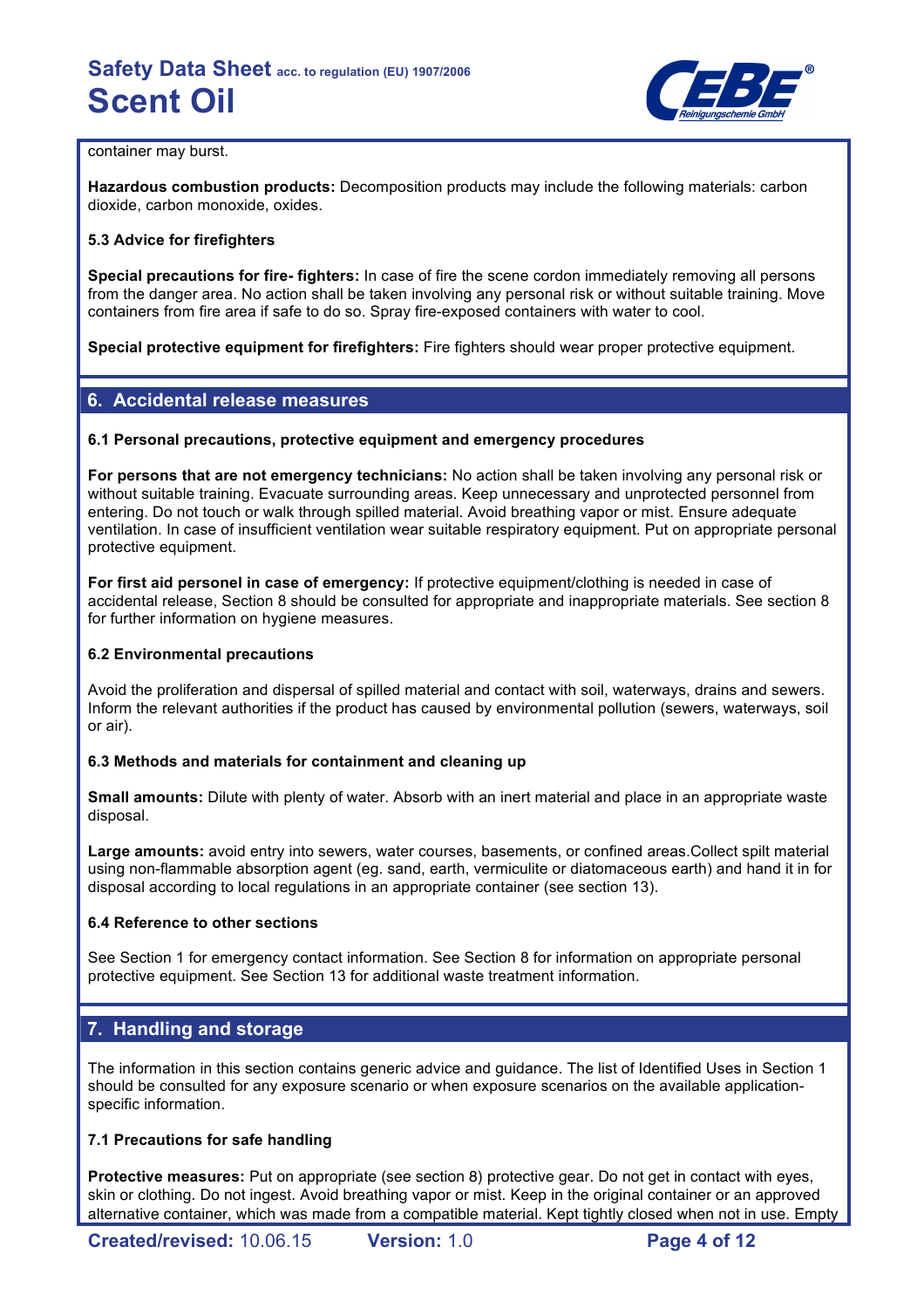

containers retain product residue and can be dangerous. Do not reuse container.

**Advice on general occupational hygiene:** Eating, drinking and smoking should be prohibited in areas where this material is handled, stored and processed. After use or contact with the substance immediately wash hands and face especially before eating, drinking and smoking. Remove contaminated clothing and protective equipment before entering eating areas. See Section 8 for additional information on hygiene measures.

### **7.2 Conditions for safe storage, including any incompatibilities**

Store between the following temperatures: 0 to 40°C (32 to 104°F). Store in accordance with local regulations. Keep only in original container. Protect from direct sunlight. Store in a dry, cool and wellventilated area, away from incompatible materials (see section 10) and do not store with food and drink. Hold container tightly closed and sealed until ready to use. Containers that have been opened must be carefully resealed and kept upright to prevent leakage. Do not store in unlabelled containers. Use appropriate container to avoid environmental contamination.

### **7.3 Specific end use(s)**

**Recommendations:** No information available.

## **8. Exposure controls/personal protection**

The information in this section contains generic advice and guidance. The list of Identified Uses in Section 1 should be consulted for any exposure scenario or when exposure scenarios on the available applicationspecific information.

### **8.1 Control parameters**

### **Occupational exposure limit values**

| <b>Name of substance</b> | <b>Exposure limit value</b> |
|--------------------------|-----------------------------|
|                          |                             |

### **Recommended monitoring procedures**

If this product contains ingredients with exposure limits, monitoring procedures are personal, (related to workplace) or biological monitoring may be required to determine the effectiveness of the ventilation or other control measures and / or the necessity to use respiratory protective equipment. Reference should be made to European Standard EN 689 for methods for the assessment of exposure by inhalation to chemical agents and national guidance documents for methods for the determination of hazardous substances.

### **Derived effect levels**

Derived No Effect Level - DNEL values:

Sodium cumene sulfonate:

Workers: Chronic effects - Skin contact: 7.6 mg / kg bw / day Workers: Chronic effects - Inhalation: 53.6 mg /  $m^3$ Consumers: Chronic effects - Skin contact: 3.8 mg / kg bw / day Consumers: Chronic effects - Inhalation: 13.2 mg / m<sup>3</sup>

# **Predicted effect concentrations**

Predicted No Effect Concentration - PNEC:

Sodium cumene sulfonate:: 100 mg / l (STP) 0.23 mg / l (Fresh water)

**Created/revised:** 10.06.15 **Version:** 1.0 **Page 5 of 12**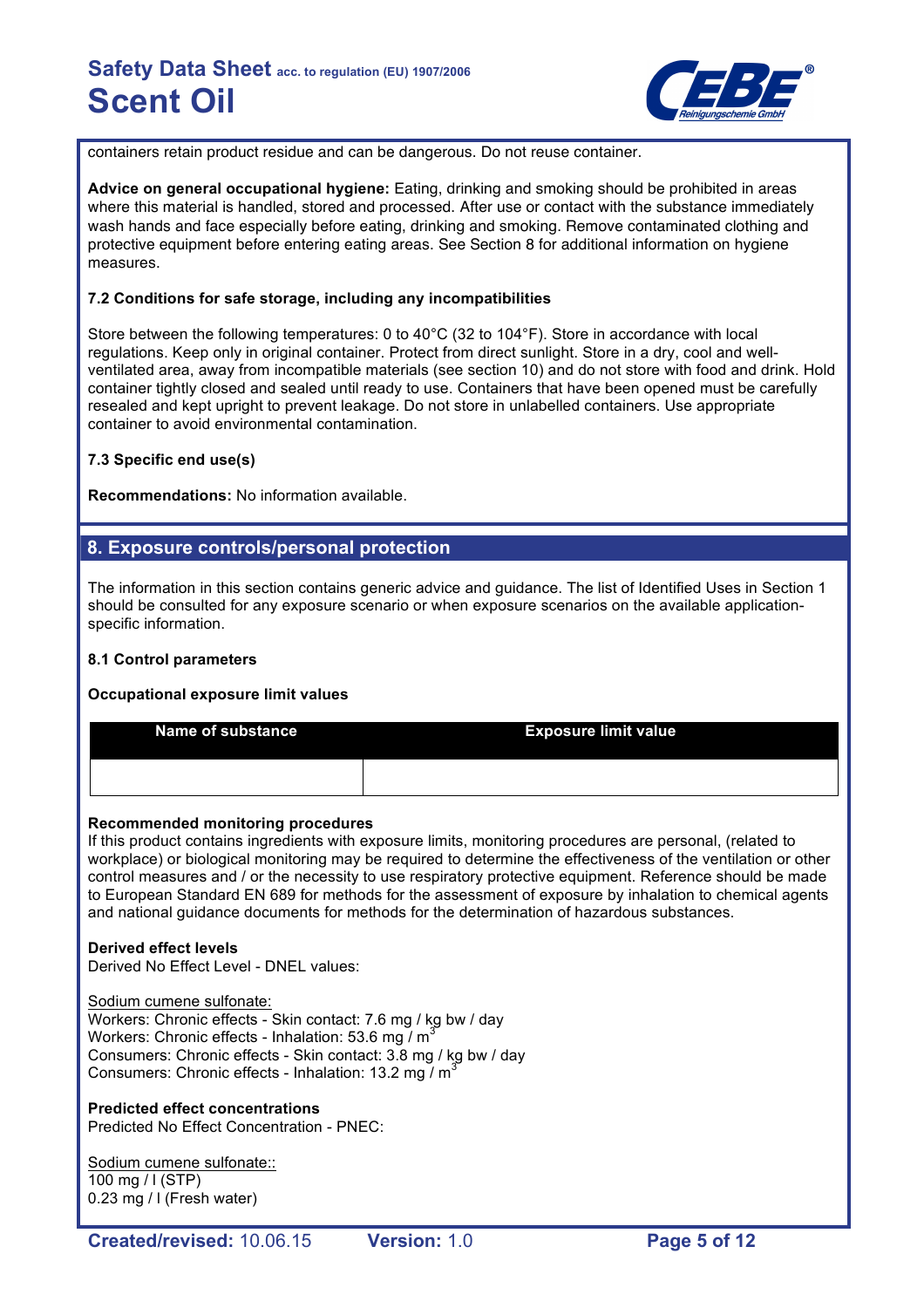

### **8.2 Limitation and monitoring of exposure**

**Appropriate technical controls:** No special ventilation requirements. Good general ventilation should be sufficient to control worker exposure to airborne contaminants. If this product contains ingredients with exposure limits, use process enclosures, local exhaust ventilation or other engineering controls to keep worker exposure below any recommended or statutory limits.

### **Personal protective measures**

**Hygiene measures:** Wash hands, forearms, and face thoroughly after handling chemical products and at the end of the working day as well as before eating, smoking, and using the toilet. Use appropriate techniques to remove potentially contaminated clothing. Wash contaminated clothing before reusing. Ensure that eyewash stations and safety showers are close to the work area.

**Eye protection / face protection (EN 166):** Goggles, chemical goggles or full-face shield.

Hand protection (EN 374): Protective gloves made of nitrile, for example, Camatril<sup>®</sup> 730 from KCL GmbH (see section 16). Penetration time> 8 hours.

**Skin protection (EN 14605):** Before handling this product the personal protective equipment should be selected on the basis of the task and the associated risks to be carried out and approved by a specialist.

**Other skin protection:** Appropriate footwear and any additional skin protection measures should be based on the task being performed and the risks involved and approved by a specialist.

**Respiratory protection (EN 143, 14387):** under normal and intended conditions of product use no respirator is required. If workers are exposed to concentrations above the exposure limit, they must use appropriate, certified respirators.

**Thermal hazards:** Not applicable.

**Delimitation and monitoring of the environmental exposition:** Emissions from ventilation or work process equipment should be checked to ensure they comply with the requirements of environmental protection legislation. In some cases, fume scrubbers, filters or engineering modifications to the process equipment will be necessary to reduce emissions to acceptable levels.

## **9. Physical and chemical properties**

- **9.1 Information on basic physical and chemical properties**
- **a) Appearance: Form:** liquid **Color:** yellowish
- **b) Odor:** pleasant
- **c) Odor threshold:** Not applicable and/or not determined for this mixture
- **d) pH:**  $7.0 \pm 0.5$  at  $20^{\circ}$ C
- **e) Freezing/melting point:** Not applicable and/or not determined for this mixture
- **f) Boiling point/boiling range:** Not applicable and/or not determined for this mixture
- **g) Flash point:** Not applicable and/or not determined for this mixture
- **h) Evaporation rate:** Not applicable and/or not determined for this mixture
- **i) Flammability (solid, gas):** Not applicable and/or not determined for this mixture
- **j) Upper/lower explosion limit:** Not applicable and/or not determined for this mixture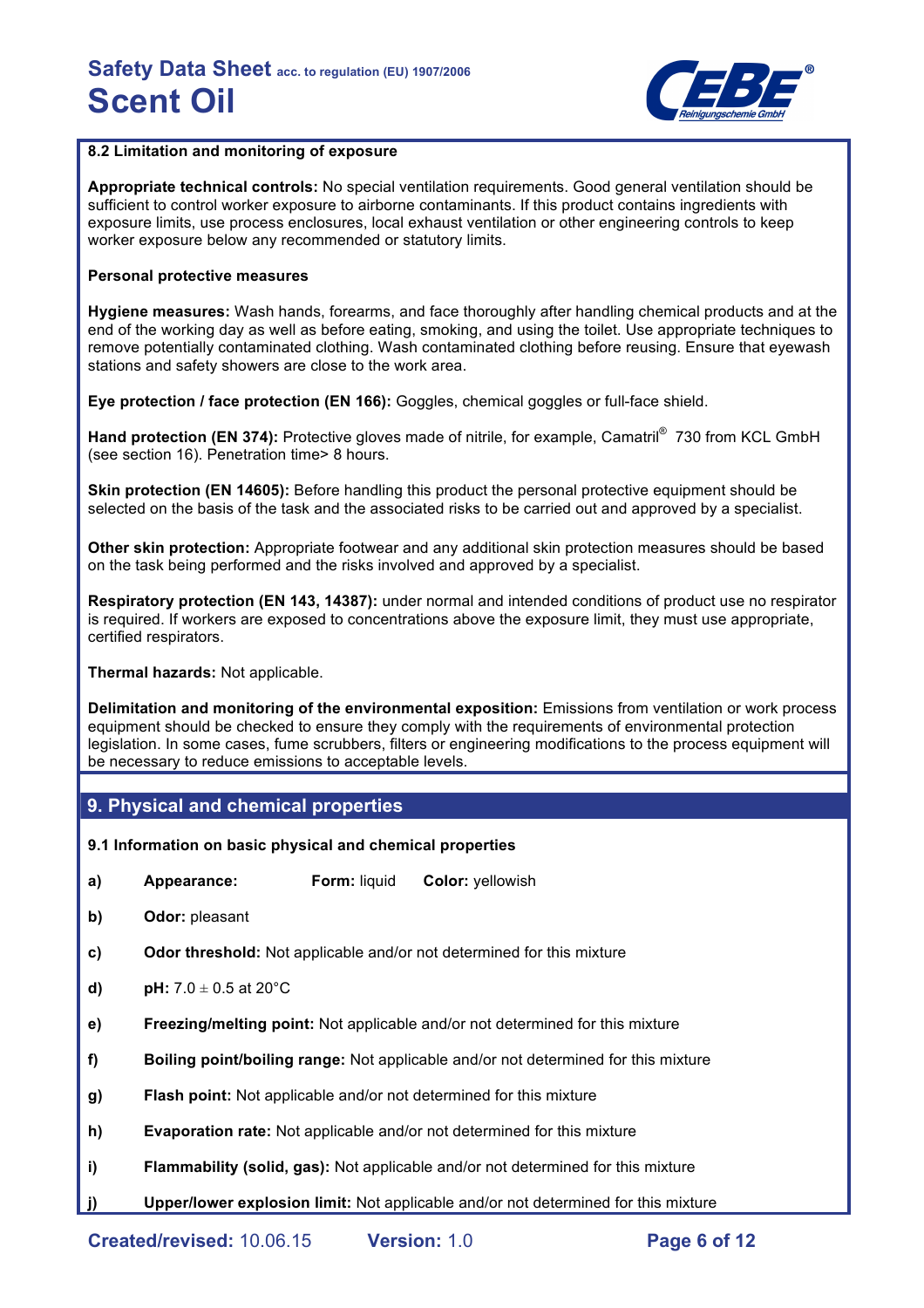

- **k) Vapor pressure:** Not applicable and/or not determined for this mixture
- **l) Relative vapor density:** Not applicable and/or not determined for this mixture
- **m) Density:** 1.005 1.025 g/cm<sup>3</sup>
- **n) Solubility** easily soluble in the following substances: water
- **o) Partition coefficient:** n-octanol/water: Not applicable and/or not determined for this mixture
- **p) Ignition temperature:** Not applicable and/or not determined for this mixture
- **q) Thermal decomposition:** Not applicable and/or not determined for this mixture
- **r) Viscositiy, dynamic:** Not applicable and/or not determined for this mixture
- **s) Explosive properties:** Not applicable and/or not determined for this mixture
- **t) Oxidizing properties:** Not applicable and/or not determined for this mixture

### **9.2 Other information**

No further information available.

# **10. Stability and reactivity**

### **10.1 Reactivity**

For this product or its ingredients no specific test data related to reactivity are available.

### **10.2 Chemical stability**

The product is stable.

### **10.3 Possibility of hazardous reactions**

Dangerous reactions will not occur under normal storage conditions and under normal use.

### **10.4 Conditions to avoid**

No specific data.

### **10.5 Incompatible materials**

No specific data.

### **10.6 Hazardous decomposition products**

Under normal conditions of storage and use, hazardous decomposition products should not be produced.

## **11. Toxicological information**

### **11.1 Information on toxicological effects**

**a) acute toxicity:**

|                                                  | Name of<br><b>Substance</b> | <b>Result</b>                      | <b>Species</b> | <b>Dose</b>                 | <b>Exposition</b> |
|--------------------------------------------------|-----------------------------|------------------------------------|----------------|-----------------------------|-------------------|
|                                                  | Sodium cumene<br>sulfonate  | $LD_{50}$ Oral<br>$LD_{50}$ Dermal | Rat<br>Rabbit  | 7,000 mg/kg<br>>2,000 mg/kg | -<br>-            |
|                                                  |                             |                                    |                |                             |                   |
| Created/revised: 10.06.15<br><b>Version: 1.0</b> |                             |                                    |                |                             | Page 7 of 12      |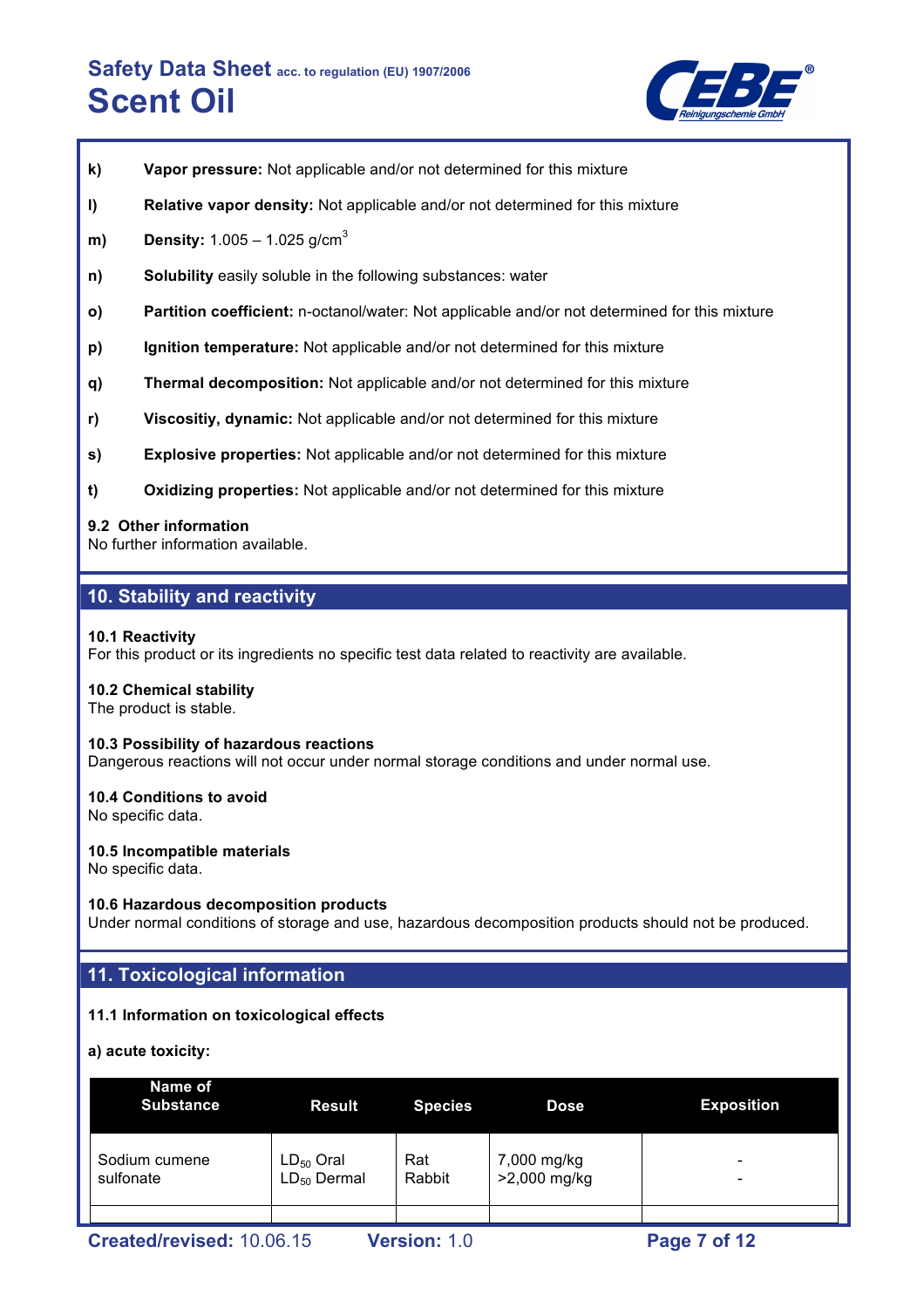

| Isotridecanol,       | $LD_{50}$ Oral | Rat | <2,000 mg/kg | $\overline{\phantom{0}}$ |
|----------------------|----------------|-----|--------------|--------------------------|
| ethoxylated (6-9 EO) |                |     |              |                          |

**Conclusion/Summary:** Not determined for this mixture.

### **b) Irritation to skin; c) Irritation to eyes; d) Sensitisation**

| Name of<br><b>Substance</b>            | <b>Result</b>                                                                                           | <b>Species</b> | <b>Points</b> | <b>Exposition</b> | <b>Observation</b> |
|----------------------------------------|---------------------------------------------------------------------------------------------------------|----------------|---------------|-------------------|--------------------|
| Sodium cumene<br>sulfonate             | Skin - non-irritant<br>Eye - Irritability<br>Sensitization - non-<br>sensitizing                        |                |               |                   |                    |
| Isotridecanol,<br>ethoxylated (6-9 EO) | Skin - irritating to<br>the skin and<br>mucous<br>membranes                                             |                |               |                   |                    |
|                                        | Eye - strong irritant<br>with the danger of<br>severe eye injury<br>Sensitization - no<br>sensitization |                |               |                   |                    |

**Conclusion / Summary:** Causes serious damage to eyes. Irritating to the skin. No sensitizing effects known.

**e) Germ cell mutagenicity:**

**Conclusion / Summary:** No known significant effects or critical hazards.

**f) carcinogenicity:**

**Conclusion / Summary:** No known significant effects or critical hazards. **g) reproductive toxicity:**

**Conclusion / Summary:** No known significant effects or critical hazards.

**h) specific target organ toxicity single exposure Conclusion / Summary:** No known significant effects or critical hazards.

**i) specific target organ toxicity after repeated exposure Conclusion / Summary:** No known significant effects or critical hazards.

## **j) Aspiration hazard**

**Conclusion / Summary:** No known significant effects or critical hazards.

**Teratogenicity Conclusion / Summary:** No known significant effects or critical hazards. **Information on the likely routes of exposure:** No known significant effects or critical hazards.

**Potential acute health effects Inhalation:** No known significant effects or critical hazards. **Ingestion:** Irritating to mouth, throat and stomach. **Skin contact: Irritating to skin. Eye contact:** Severely irritating to the eyes. Risk of serious damage to eyes.

**Symptoms related to the physical, chemical and toxicological characteristics Inhalation:** No specific data.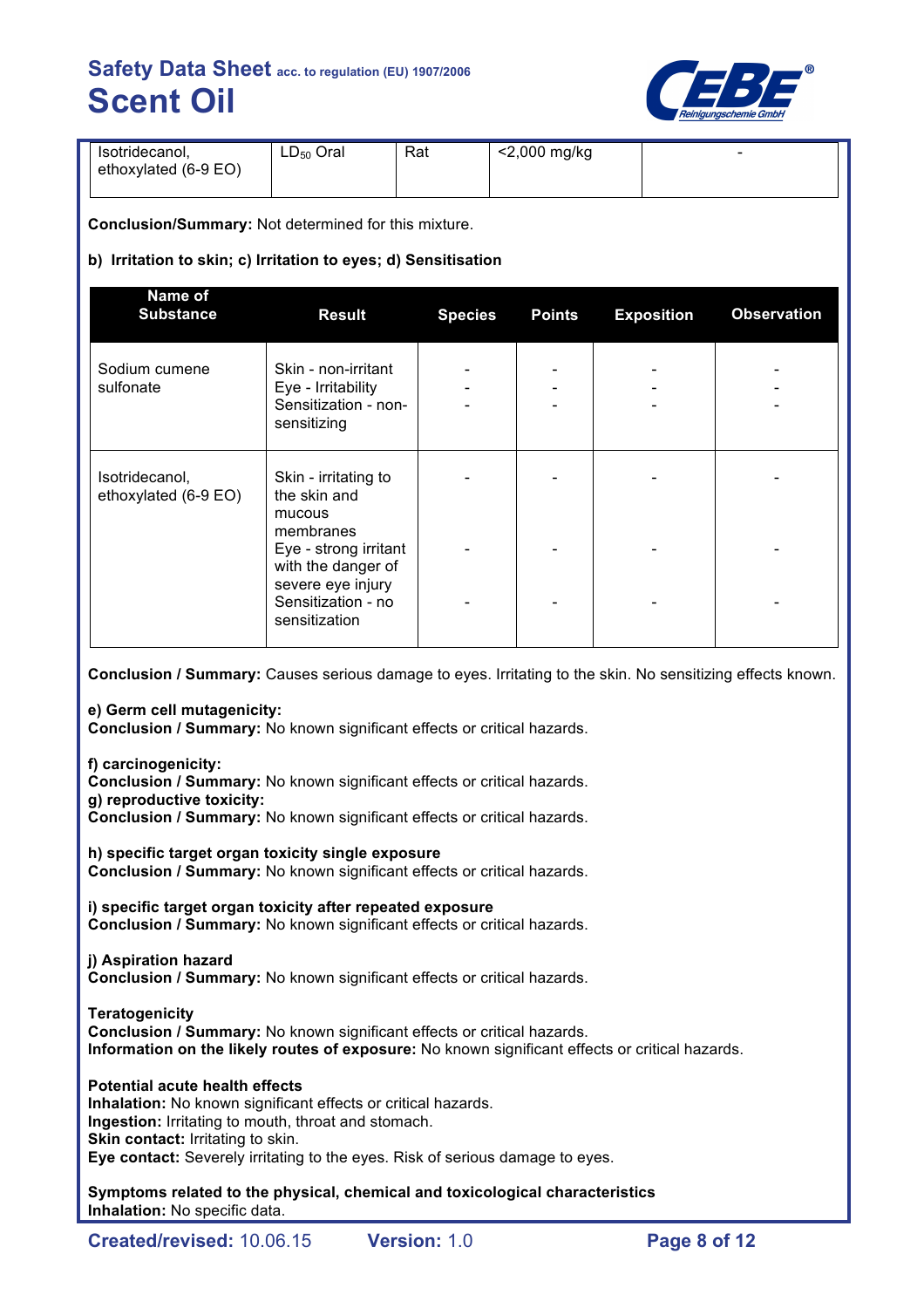

**Ingestion:** No specific data.

**Skin contact:** Adverse symptoms may include the following: irritation, redness. **Eye contact:** pain or irritation, lacrimation, redness.

**Delayed and immediate effects and also chronic effects from short and long term exposure**

**Short term exposure**

**Potential immediate effects:** Not determined for the mixture. **Potential delayed effects:** Not determined for the mixture.

**Long-term exposure**

**Potential immediate effects:** Not determined for the mixture. **Potential delayed effects:** Not determined for the mixture.

**Potential chronic health effects**

**Conclusion / Summary:** Not determined for the mixture.

**General:** No known significant effects or critical hazards. **Carcinogenicity:** No known significant effects or critical hazards. **Mutagenicity:** No known significant effects or critical hazards. **Teratogenicity:** No known significant effects or critical hazards. **Developmental effects:** No known significant effects or critical hazards. **Fertility effects:** No known significant effects or critical hazards.

**Other information:** Not determined for the preparation.

# **12. Ecological information**

### **12.1 Toxicity**

| Name of<br>substance       | <b>Result</b>          | <b>Species</b> | <b>Exposition</b> |
|----------------------------|------------------------|----------------|-------------------|
| Sodium cumene sulfonate    | $EC_{50}$ >450 mg/l    | Daphnia        | 48 hours          |
|                            | $IC_{50} > 1.000$ mg/l | Algae          | 72 hours          |
|                            | $LC_{50} > 450$ mg/l   | Fish           | 96 hours          |
| Isotridecanol, ethoxylated | $EC_{50} > 10$ mg/l    | Daphnia        | 48 hours          |
| $(6-9 EO)$                 | $LC_{50}$ > 10 mg/l    | Fish           | 96 hours          |

**Conclusion/Summary:** Not determined for this mixture.

### **12.2 Persistence and degradability**

**Conclusion/Summary:** The surface active ingredients contained in this product are biologically degradable according to regulation 648/2004 EC.

**12.3 Bioaccumulative potential**

**Conclusion/Summary:** Not determined for this mixture.

### **12.4 Mobility in soil**

Partition coefficient ground/water (K<sub>oc</sub>): Not determined for this mixture.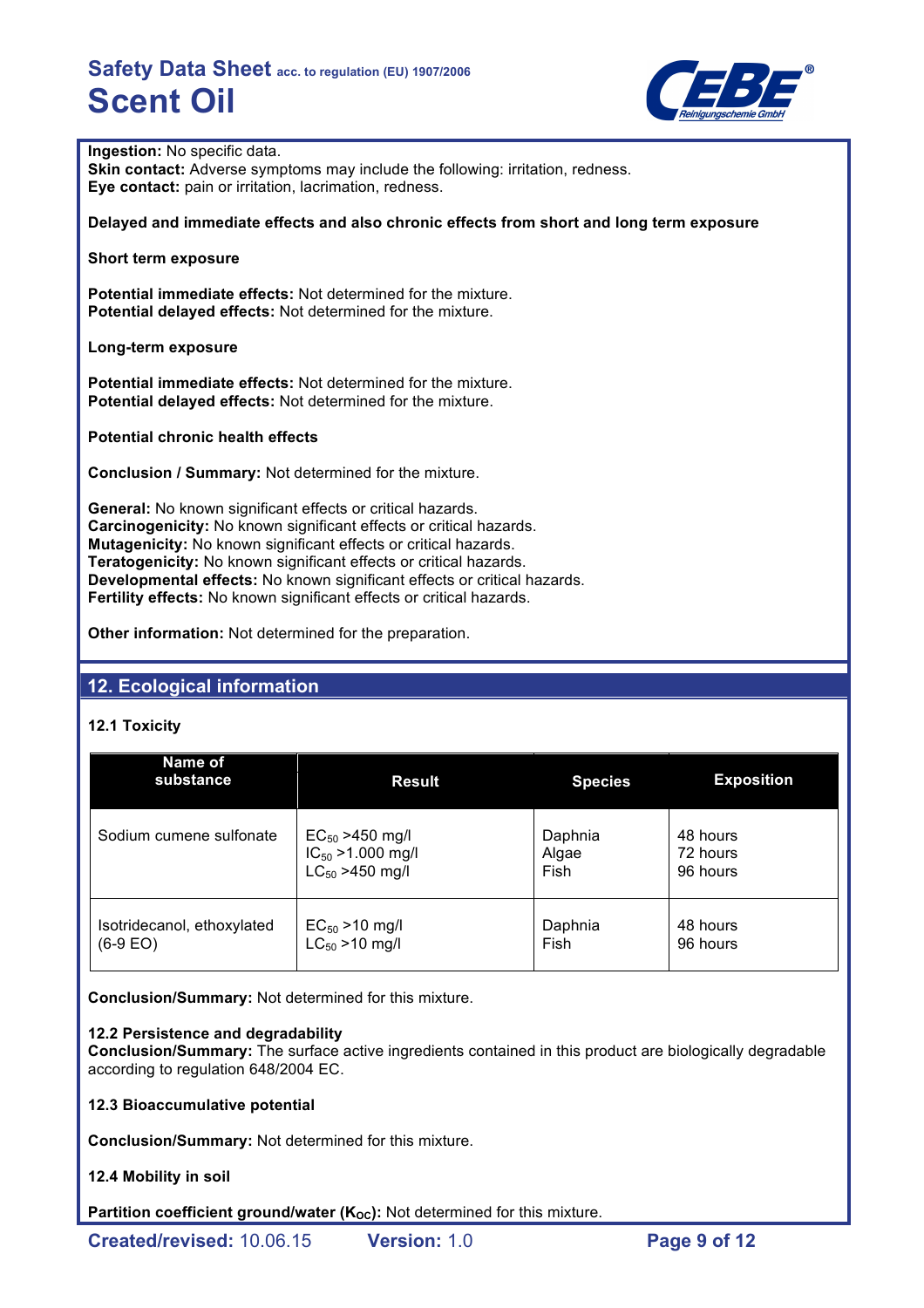

**Mobility:** Not determined for this mixture.

### **12.5 Results of PBT and vPvB assessment PBT:** not applicable

**vPvB:** not applicable

### **12.6 Other adverse effects**

No special effects or hazards known.

# **13. Disposal considerations**

The information in this section contains generic advice and guidance. The list of Identified Uses in Section 1 should be consulted for any exposure scenario or when exposure scenarios on the available applicationspecific information.

Waste disposal according to EC Directives on waste and hazardous waste. Waste codes should be assigned by the user, preferably in collaboration with the waste disposal authorities.

### **13.1 Waste treatment methods**

### **Product**

**Methods of disposal:** The generation of waste should be avoided or minimized wherever possible. Empty containers or liners may retain some product residues. Material and its container must be disposed of in a safe way. Significant quantities of waste product residue should not be disposed of via the foul sewer but processed in a suitable effluent treatment plant. Dispose of surplus and non-recyclable products via a licensed waste disposal contractor. Disposal of this product, solutions and any by-products should at all times comply with the environmental protection requirements and waste disposal legislation and the requirements of local authorities. Avoid the proliferation and dispersal of spilled material and contact with soil, waterways, drains and sewers.

**Hazardous waste:** According to the information available to the supplier at the time of creation/editing of this safety data sheet this product is regulated as hazardous waste in the sense of EU regulation 2008/98/EC.

### **Packaging**

**Methods of disposal:** The generation of waste should be avoided or minimized wherever possible. Waste packaging should be recycled.

**Special precautions:** This material and its container must be disposed of in a safe way. Empty containers or liners may retain some product residues. Avoid the proliferation and dispersal of spilled material and contact with soil, waterways, drains and sewers.

# **14. Transport information**

|                      | <b>ADR/RID</b>                                                      | <b>ADR/ADNR</b> | <b>IMDG</b>    | <b>IATA</b>    |  |
|----------------------|---------------------------------------------------------------------|-----------------|----------------|----------------|--|
| 14.1 UN Number       | Not regulated.                                                      | Not regulated.  | Not regulated. | Not regulated. |  |
| 14.2 UN proper       | -                                                                   |                 |                |                |  |
| shipping name        |                                                                     |                 |                |                |  |
| 14.3 Transport       | -                                                                   |                 |                |                |  |
| hazard class(es)     |                                                                     |                 |                |                |  |
| 14.4 Packing         |                                                                     |                 |                |                |  |
| group                |                                                                     |                 |                |                |  |
| 14.5                 | No.                                                                 | No.             | No.            | No.            |  |
| <b>Environmental</b> |                                                                     |                 |                |                |  |
| hazards              |                                                                     |                 |                |                |  |
|                      | Crostod/rovisod: 10.06.15<br>$V$ oroion: 1 $\cap$<br>$Dao 40 of 49$ |                 |                |                |  |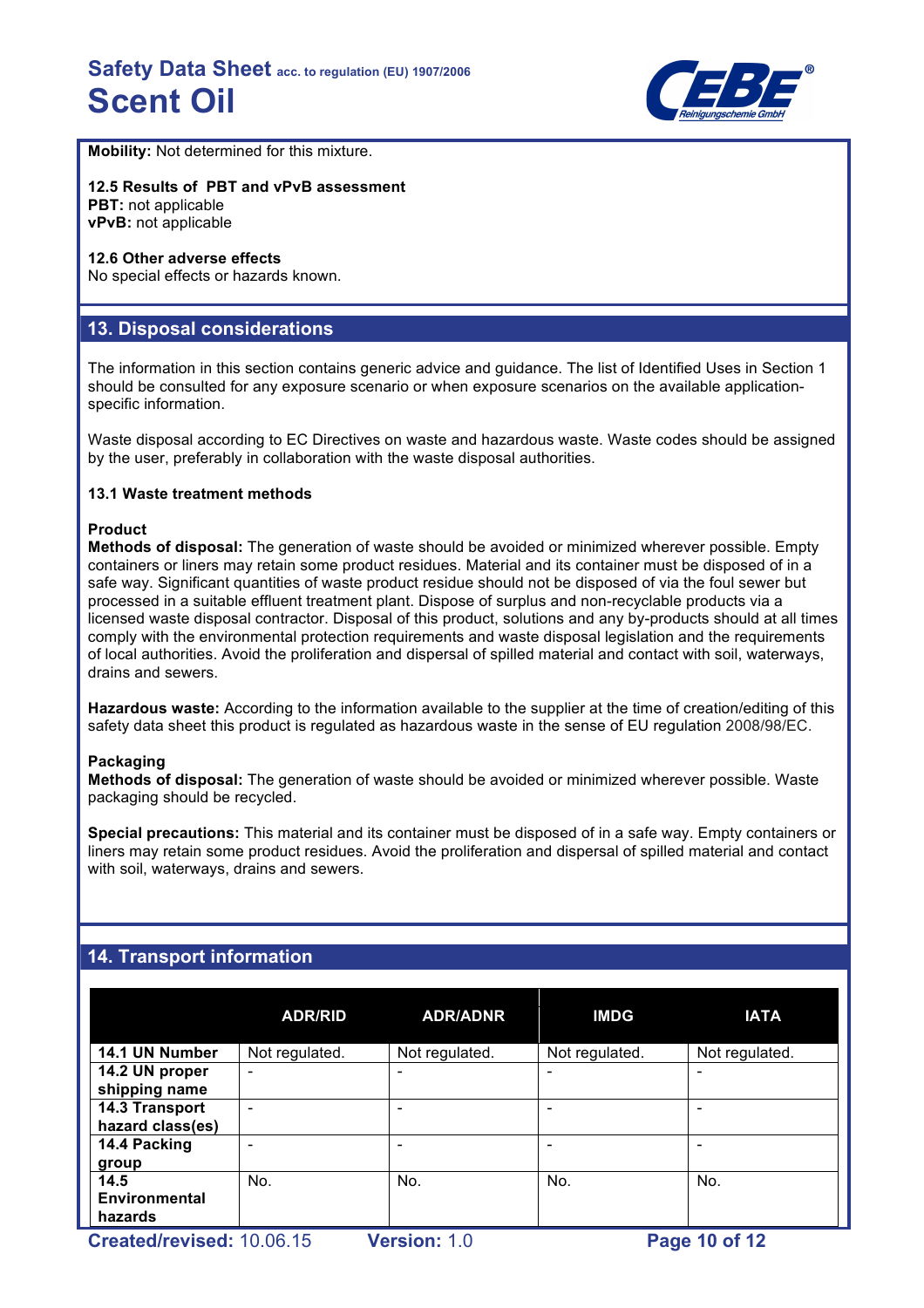

| 14.6 Special    | None. | None. | None. | None. |
|-----------------|-------|-------|-------|-------|
| precautions for |       |       |       |       |
| iuser           |       |       |       |       |

**14.7 Transport in bulk according to Annex II of MARPOL 73/78 and the IBC Code** Not applicable.

**Multiplier according to ADR / RID 1.1.6.3:** Not applicable.

**Tunnel restriction code:** Not applicable.

## **15. Regulatory information**

**15.1 Safety, health, and environmental regulations/legislation specific for the substance/mixture**

**EC-Regulation Nr. 1907/2006 (REACh)**

**Appendix XIV - Index of substances that require permission Substances causing special concern:** None of the ingredients is listed.

**Appendix XVII – Restriction of the production, the distribution, and the use of specific hazardous substances, mixtures, ans products:** Not applicable.

### **Other EU-Regulations Contents according to 648/2004 EC:**

5 – <15 % nonionic surfactants, perfume (Lillial, Linalool, Cumarin).

### **15.2 Chemical safety assessment**

This product contains substances that still require substance assessments.

# **16. Other information**

 $\triangleright$  Marks the information that was changed since the last version.

### **Abbreviations and acronyms:**

ADN/ADNR = European agreement for the international transport of hazardous materials on inland waterways

ADR = European agreement for the international transport of hazardous materials on roads

ATE = Estimation acute toxicity

BCF = Bio concentration factor

CLP = Regulation concerning the classification, labeling, and packaging Verordnung über die Einstufung, Kennzeichnung und Verpackung [Regulation (EC) No. 1272/2008]

CAS = Chemical Abstracts Services Number

- DNEL = Derived Non-Effect Level
- DPD = Mixture regulation [1999/45/EG]
- EC = Europaean Commission
- EG = EG-Nummer

EUH-Satz = CLP-specific hazard phrase

- IATA = International Aviation Transport Association
- IBC = Intermediate Bulk Container

IMDG = International Maritime Dangerous Goods Code

LogPow = Logarithm base-10 of the n-octanol:water pertition coefficient

MARPOL 73/78 = International agreement from 1973 for the prevention of marine pollution caused by ships in the version of the protocol from 1978. ("Marpol" = marine pollution)

MAK = maximum workplace concentration

PBT = Persistent, bioacuumulating, and toxic

PNEC = Predicted No-Effect Concentration